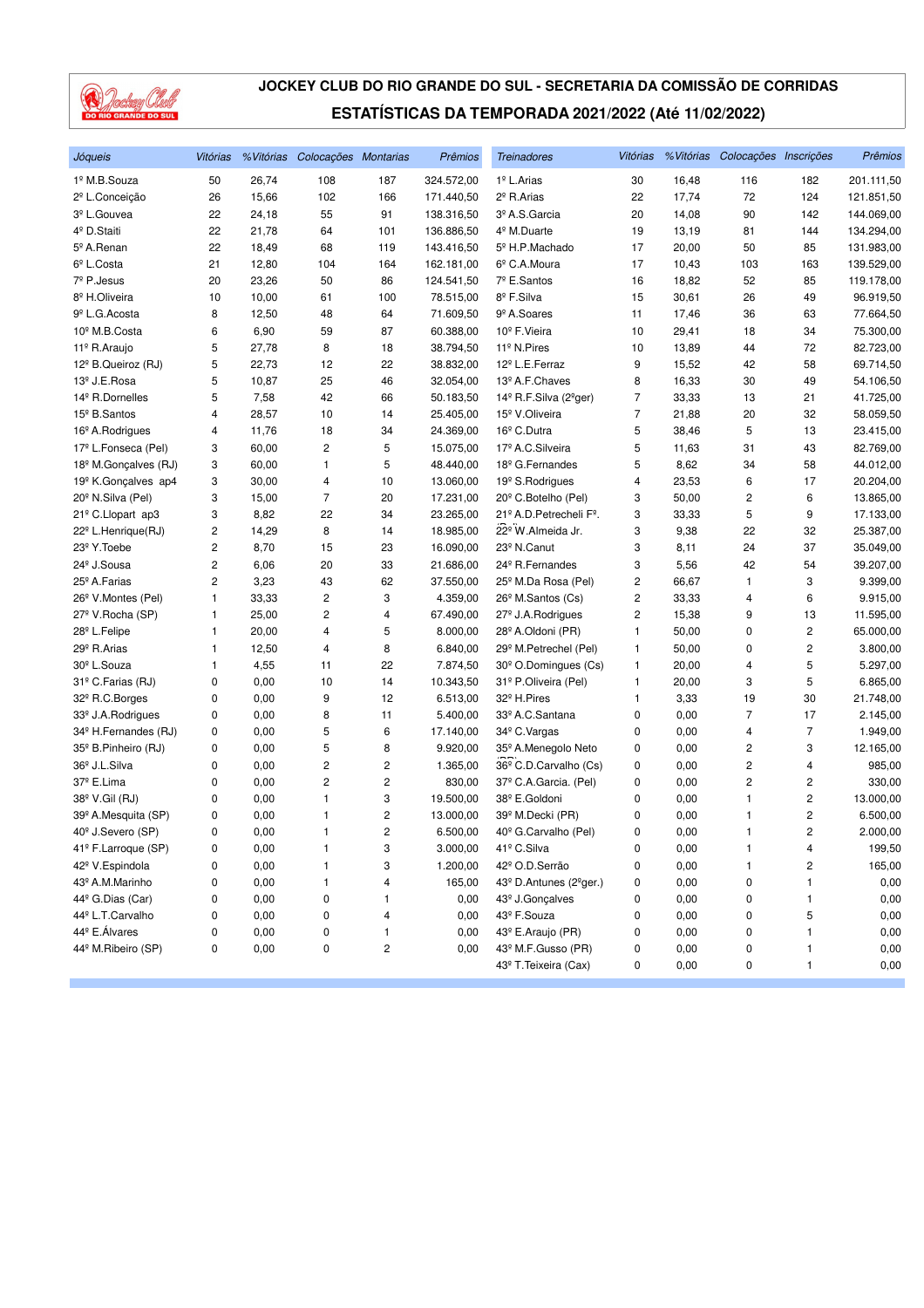

| Reprodutores                                            |                |                         |                         | Corr. Ganh Vit. Coloc. | Prêmios    | Avós Maternos                                       |                |                         |                         | Corr. Ganh Vit. Coloc. | Prêmios    |
|---------------------------------------------------------|----------------|-------------------------|-------------------------|------------------------|------------|-----------------------------------------------------|----------------|-------------------------|-------------------------|------------------------|------------|
| 1º Tiger Heart-(Scatmandu)                              | 21             | 13                      | 25                      | 36                     | 140.165,50 | 1º Roi Normand-(Exclusive Native)                   | 23             | 10                      | 20                      | 70                     | 133.423,00 |
| 2 <sup>º</sup> Oliver Zip-USA(City Zip)                 | 12             | 6                       | 16                      | 38                     | 112.089,00 | 2 <sup>°</sup> Wild Event-(Wild Again)              | 17             | 6                       | 15                      | 36                     | 110.045,00 |
| 3 <sup>º</sup> Wired Bryan-USA(Stormy Atlantic)         | 22             | 9                       | 15                      | 28                     | 83.895,00  | 3 <sup>º</sup> Mensageiro Alado-(Ghadeer)           | 10             | 8                       | 12                      | 24                     | 70.821,50  |
| 4 <sup>º</sup> Adriano-(A.P. Indy)                      | 13             | 7                       | 12                      | 35                     | 80.387,50  | 4 <sup>º</sup> Put It Back-(Honour and Glory)       | 10             | 4                       | 8                       | 19                     | 42.163,50  |
| 5 <sup>°</sup> Agnes Gold-(Sunday Silence)              | 12             | 7                       | 12                      | 28                     | 67.039,50  | 5 <sup>°</sup> Magical Mile-(J.O.Tobin)             | 7              | 4                       | 8                       | 9                      | 40.390,00  |
| 6 <sup>°</sup> Forestry-(Storm Cat)                     | 14             | 4                       | 10                      | 26                     | 71.129,00  | 6 <sup>°</sup> Point Given-(Thunder Gulch)          | 8              | 5                       | 6                       | 16                     | 38.372,50  |
| 7º Glória de Campeão-(Impression)                       | 8              | 5                       | 9                       | 24                     | 64.302,00  | 7º Watchmon-(Maria'S Mon)                           | 2              | $\overline{\mathbf{c}}$ | 6                       | $\overline{4}$         | 31.440,00  |
| 8 <sup>º</sup> Midshipman-(Unbridled'S Song)            | 7              | 3                       | 9                       | 15                     | 55.718,00  | 8º A.P. Indy-(Seattle Slew)                         | 1              | 1                       | 5                       | 2                      | 32.150,00  |
| 9 <sup>º</sup> Koller-ARG(Orpen)                        | 9              | 4                       | 7                       | 29                     | 62.838,00  | 9 <sup>°</sup> Know Heights-(Shirley Heights)       | 6              | 3                       | 5                       | 17                     | 30.541,50  |
| 10 <sup>°</sup> Goldikovic-(Galileo)                    | 12             | 6                       | $\overline{7}$          | 30                     | 62.395,50  | 10º Public Purse-(Private Account)                  | 10             | 3                       | 4                       | 25                     | 41.180,50  |
| 11º Billion Dollar-(Put It Back)                        | 15             | 6                       | $\overline{7}$          | 28                     | 53.752,50  | 11º Redattore-(Roi Normand)                         | 6              | 2                       | 4                       | 25                     | 40.719,00  |
| 12 <sup>°</sup> Victory Is Ours-(Northern Afleet)       | 11             | 5                       | 6                       | 19                     | 47.975,00  | 12 <sup>°</sup> Blade Prospector-(Music Prospector) | 7              | 3                       | 4                       | 22                     | 40.672,00  |
| 13 <sup>º</sup> Unbridled Star-(Honour and Glory)       | 4              | 3                       | 6                       | 11                     | 30.779,50  | 13º Sulamani-(Hernando)                             | 2              | 2                       | 4                       | 12                     | 27.569,00  |
| 14 <sup>º</sup> First American-(Quiet American)         | 3              | 3                       | 5                       | 8                      | 44.980,00  | 14º Choctaw Ridge-USA(Mr.Prospector)                | 6              | 4                       | 4                       | 15                     | 26.727,50  |
| 15 <sup>°</sup> Tokay-(Wild Event)                      | 12             | 4                       | 5                       | 25                     | 40.505,50  | 15 <sup>°</sup> Whywhywhy-(Mr.Greeley)              | 1              | 1                       | 4                       | 5                      | 24.624,00  |
| 16 <sup>°</sup> Holding Glory-(Public Purse)            | 4              | 3                       | 4                       | 13                     | 46.014,00  | 16 <sup>°</sup> Inexplicable-(Miswaki)              | 6              | $\overline{\mathbf{c}}$ | 4                       | 9                      | 23.753,00  |
| 17 <sup>º</sup> Desejado Thunder-(Durban Thunder)       | 9              | 3                       | 4                       | 17                     | 35.188,00  | 17º Our Emblem-(Mr. Prospector)                     | 1              | $\mathbf{1}$            | 4                       | 2                      | 22.690,00  |
| 18 <sup>º</sup> Drosselmeyer-USA(Distorted Humor)       | 6              | 4                       | 4                       | 24                     | 29.584,00  | 18 <sup>°</sup> Top Hat-(Royal Academy)             | 1              | $\mathbf{1}$            | 4                       | 9                      | 21.930,00  |
| 19 <sup>°</sup> Un Belini-(Put It Back)                 | 2              | 1                       | 4                       | 11                     | 28.800,00  | 19 <sup>°</sup> Grand Slam-PR(Gone West)            | 3              | $\mathbf{1}$            | 4                       | 6                      | 21.372,00  |
| 20 <sup>°</sup> Alcorano-(Public Purse)                 | 4              | 2                       | 4                       | $\overline{7}$         | 27.142,00  | 20 <sup>°</sup> Tiger Heart-(Scatmandu)             | 3              | 1                       | 4                       | 6                      | 19.364,00  |
| 21º Mr.Angra-(Romarin)                                  | 1              | 1                       | 4                       | 9                      | 21.930,00  | 21º First American-(Quiet American)                 | 8              | 3                       | 3                       | 29                     | 32.925,00  |
| 22 <sup>°</sup> Union Avenue-USA(Gone West)             | 5              | 3                       | 4                       | 5                      | 20.971,50  | 22º Cape Town-(Seeking The Gold)                    | 3              | 2                       | 3                       | 9                      | 32.267,00  |
| 23 <sup>°</sup> Kodiak Kowboy-USA(Posse)                | 6              | 3                       | 4                       | 6                      | 20.715,00  | 23º Vettori-(Machiavellian)                         | 6              | 3                       | 3                       | 8                      | 30.628,00  |
| 24 <sup>°</sup> Crocodilo Dandy-PR(Belong To Me)        | 3              | 2                       | 4                       | 5                      | 19.149,00  | 24 <sup>°</sup> Tiznow-(Cee'S Tizzy)                | 1              | $\mathbf{1}$            | 3                       | 3                      | 29.200,00  |
| 25 <sup>°</sup> Redattore-(Roi Normand)                 | 8              | 3                       | 3                       | 40                     | 37.859,00  | 25 <sup>°</sup> Crimson Tide-(Sadler'S Wells)       | 9              | 2                       | 3                       | 17                     | 26.189,00  |
| 26 <sup>°</sup> Salto-(Pivotal)                         | 7              | 2                       | 3                       | 17                     | 22.542,00  | 26 <sup>°</sup> Spend A Buck-(Buckaroo)             | 6              | $\overline{\mathbf{c}}$ | 3                       | 18                     | 22.371,50  |
| 27 <sup>°</sup> Quick Road-(Jules)                      | 2              | 1                       | 3                       | 13                     | 20.719,00  | 27 <sup>°</sup> Ghadeer-(Lyphard)                   | 5              | 3                       | 3                       | 16                     | 21.111,50  |
| 28 <sup>°</sup> Pioneering-(Mr.Prospector)              | 5              | 2                       | 3                       | 15                     | 18.175,00  | 28 <sup>°</sup> Lil'S Lad-(Pine Bluff)              | 1              | $\mathbf{1}$            | 3                       | 12                     | 19.768,00  |
| 29 <sup>°</sup> Poker Face-(Wild Event)                 | 4              | 2                       | 3                       | 10                     | 16.900,00  | 29° Spring Halo-(Southern Halo)                     | 8              | 2                       | 3                       | 18                     | 17.515,00  |
| 30 <sup>°</sup> Taludo-(Music Prospector)               | 3              | 2                       | 3                       | 4                      | 13.110,00  | 30 <sup>°</sup> Romarin-(Itajara)                   | 2              | 2                       | 3                       | 4                      | 15.609,00  |
| 31º Wild Event-(Wild Again)                             | 5              | $\overline{\mathbf{c}}$ | $\overline{c}$          | 9                      | 50.685,00  | 31º American Gipsy-(Septième Ciel)                  | 4              | 2                       | 3                       | 3                      | 13.930,00  |
| 32 <sup>°</sup> Out Of Control-(Vettori)                | 6              | 2                       | $\overline{\mathbf{c}}$ | 26                     | 26.286,50  | 32º Woodman-(Mr.Prospector)                         | 1              | 1                       | 3                       | 6                      | 13.705,00  |
| 33º Courtier-(Pioneerof The Nile)                       | 10             | 2                       | 2                       | 24                     | 26.116,50  | 33º Odysseus-(Sail Through)                         | 1              | $\mathbf{1}$            | 3                       | 1                      | 12.540,00  |
| 34 <sup>°</sup> Jeune-Turc-(Know Heights)               | 4              | 2                       | $\overline{\mathbf{c}}$ | 20                     | 24.882,00  | 34 <sup>°</sup> Roman Ruler-(Fusaichi Pegasus)      | 1              | $\mathbf{1}$            | $\overline{c}$          | 1                      | 27.200,00  |
| 35 <sup>°</sup> Catcher In The Sky-(Catcher In The Rye) | 5              | 2                       | $\overline{\mathbf{c}}$ | 19                     | 20.521,00  | 35 <sup>°</sup> Salute The Sarge-(Forest Wildcat)   | 2              | $\mathbf{1}$            | $\overline{c}$          | 9                      | 26.738,00  |
| 36 <sup>°</sup> E do Sul-(Irish Fighter)                | 1              | 1                       | $\overline{\mathbf{c}}$ | 5                      | 17.199,00  | 36 <sup>°</sup> Clackson-(I Say)                    | 4              | 2                       | $\overline{\mathbf{c}}$ | 19                     | 20.910,00  |
| 37 <sup>°</sup> Embaixador Inglês-SP(First American)    | 3              | 1                       | $\overline{\mathbf{c}}$ | 13                     | 15.501,50  | 37º Dodge-(Mr.Prospector)                           | 9              | 2                       | $\overline{\mathbf{c}}$ | 24                     | 19.608,00  |
| 38 <sup>°</sup> Eyeofthetiger-(Tempranero)              | 2              | 1                       | $\overline{\mathbf{c}}$ | 8                      | 12.687,50  | 38º Notation-(Well Decorated)                       | 3              | $\mathbf{1}$            | 2                       | 6                      | 17.424,00  |
| 39º Arambaré-(Jarraar)                                  | 1              | 1                       | 2                       | 3                      | 10.965,00  | 39º Mark Of Esteem-(Darshaan)                       | 3              | 2                       | 2                       | 6                      | 16.448,00  |
| 40 <sup>°</sup> Nedawi-(Rainbow Quest)                  | $\overline{4}$ | 2                       | $\overline{c}$          | 6                      | 10.930,00  | 40 <sup>°</sup> Fast Fingers-(Mt.Livermore)         | $\overline{4}$ | 2                       | $\overline{c}$          | 9                      | 15.989,50  |
| 41º Acteon Man-(Be My Chief)                            | 2              | 1                       | $\overline{\mathbf{c}}$ | 2                      | 10.500,00  | 41º Linngari-(Indian Ridge)                         | 1              | $\mathbf{1}$            | $\overline{c}$          | 2                      | 14.600,00  |
| 42º Crafty C.T.-(Crafty Prospector)                     | 3              | 1                       | $\overline{\mathbf{c}}$ | 6                      | 9.570,00   | 42º Fahim-(Green Desert)                            | 3              | 2                       | $\overline{\mathbf{c}}$ | 10                     | 13.293,00  |
| 43º Valente Master-(Holzmeister)                        | 1              | 1                       | 2                       | 1                      | 8.820,00   | 43 <sup>°</sup> Northern Afleet-(Afleet)            | 6              | 2                       | $\overline{\mathbf{c}}$ | 9                      | 12.975,00  |
| 44º Chronnos-(Elusive Quality)                          | 2              | 2                       | 2                       | 0                      | 7.290,00   | 44 <sup>°</sup> Red Runner-(Storm Cat)              | 2              | 1                       | 2                       | 8                      | 12.607,50  |
| 45 <sup>°</sup> Mike Toor-(Dodge)                       | 2              | 1                       | $\overline{\mathbf{c}}$ | $\mathbf{1}$           | 6.825,00   | 45 <sup>°</sup> Burooj-(Danzig)                     | 4              | 1                       | $\boldsymbol{2}$        | 12                     | 12.443,50  |
| 46 <sup>°</sup> Flymetothemoon-(Roi Normand)            | 3              | 1                       | 2                       | $\mathbf{1}$           | 6.790,00   | 46 <sup>°</sup> Gilded Time (USA)-(Timeless Moment) | 3              | 1                       | $\mathbf 2$             | 5                      | 12.439,50  |
| 47º Kentuckian-(Tiznow)                                 | 2              | 1                       | 1                       | 0                      | 65.000,00  | 47 <sup>°</sup> Amigoni-(Danehill)                  | 4              | 2                       | $\overline{\mathbf{c}}$ | 8                      | 11.520,00  |
| 48 <sup>°</sup> Put It Back-(Honour and Glory)          | $\overline{7}$ | 1                       | 1                       | 23                     | 20.273,00  | 48 <sup>°</sup> Minstrel Glory-(The Minstrel)       | 3              | 2                       | $\overline{\mathbf{c}}$ | 4                      | 11.095,00  |
| 49º Que Fenômeno-(Northern Afleet)                      | 2              | 1                       | 1                       | 10                     | 15.980,00  | 49º Christine' S Outlaw-(Wild Again)                | 1              | 1                       | 2                       | 7                      | 9.845,00   |
| 50 <sup>°</sup> T.H.Approval-(With Approval)            | 4              | 1                       | 1                       | 11                     | 11.220,00  | 50 <sup>°</sup> Cherokee Run-(Runaway Groom)        | 2              | $\mathbf{1}$            | $\overline{\mathbf{c}}$ | 1                      | 9.400,00   |
|                                                         |                |                         |                         |                        |            |                                                     |                |                         |                         |                        |            |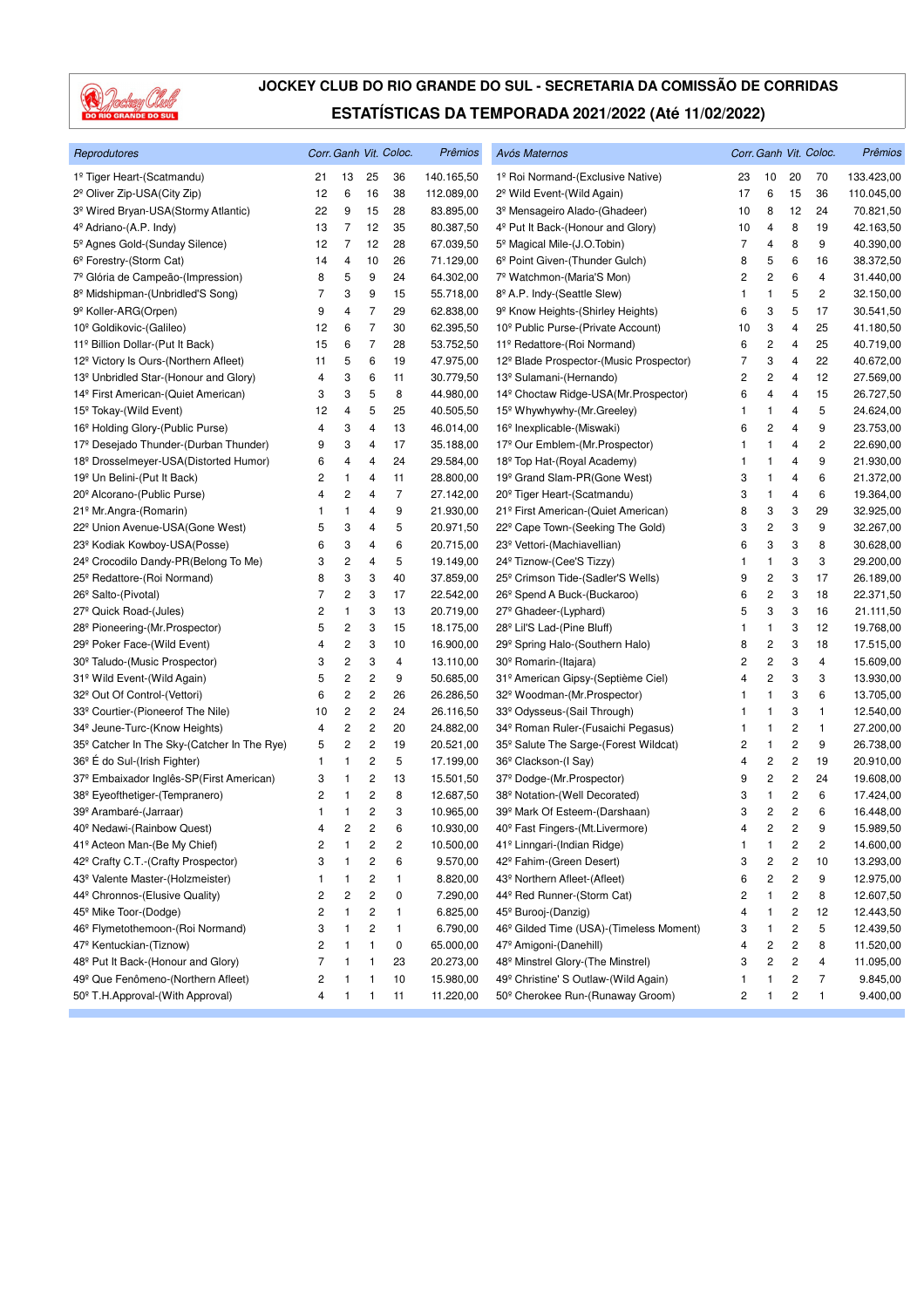

| Proprietários                                        |    |                         |                         | Corr. Ganh Vit. Coloc. | Prêmios    | Criadores                                    |                |                         |                | Corr. Ganh Vit. Coloc.  | Prêmios    |
|------------------------------------------------------|----|-------------------------|-------------------------|------------------------|------------|----------------------------------------------|----------------|-------------------------|----------------|-------------------------|------------|
| 1º Alberto J. Tiellet Miorim                         | 18 | 12                      | 21                      | 66                     | 152.478,50 | 1º Haras Figueira do Lago                    | 10             | 7                       | 14             | 52                      | 100.103,00 |
| 2º Global Oil Distribuidora de Petróleo Ltda         | 20 | 10                      | 20                      | 64                     | 110.989,00 | 2 <sup>º</sup> Haras Celcape                 | 7              | 4                       | 14             | 24                      | 97.725,50  |
| 3 <sup>º</sup> Stud Sion                             | 21 | 6                       | 14                      | 38                     | 91.651,00  | 3 <sup>º</sup> Haras Springfield             | 8              | 5                       | 13             | 15                      | 73.839,00  |
| 4 <sup>º</sup> Stud Boate Azul                       | 10 | 2                       | 9                       | 26                     | 65.694,00  | 4 <sup>º</sup> Haras Alves Teixeira          | 16             | $\overline{7}$          | 9              | 41                      | 73.500,50  |
| 5º Ramiro Curi de Lemos                              | 3  | 3                       | 8                       | $\overline{4}$         | 48.065,00  | 5º Haras Capela de Santana                   | 15             | 7                       | 8              | 27                      | 59.190,50  |
| 6º Haras Maluga                                      | 6  | 4                       | 7                       | 19                     | 57.069,50  | $6^{\circ}$ Haras J.G.                       | 15             | 5                       | 8              | 33                      | 53.722,50  |
| 7º Mauricio Roriz dos Santos                         | 8  | 5                       | $\overline{7}$          | 14                     | 52.434,50  | 7º Haras Santa Maria de Araras               | 20             | 6                       | $\overline{7}$ | 44                      | 98.535,00  |
| 8 <sup>º</sup> Haras Uberlândia                      | 7  | 4                       | $\overline{7}$          | 22                     | 42.476,00  | 8 <sup>º</sup> Haras Maluga                  | 7              | 4                       | 7              | 19                      | 57.460,00  |
| 9º Coudelaria San Paolo                              | 5  | 3                       | $\overline{7}$          | 15                     | 41.133,50  | 9 <sup>º</sup> Haras Uberlândia              | 9              | 4                       | $\overline{7}$ | 37                      | 55.426,00  |
| 10 <sup>°</sup> Stud Lobão de Pelotas                | 6  | 4                       | 6                       | 16                     | 38.300,00  | 10 <sup>°</sup> Haras Santarém               | 7              | 4                       | $\overline{7}$ | 12                      | 39.965,00  |
| 11º Haras Rio Iguassu                                | 7  | 4                       | 5                       | 11                     | 90.475,00  | 11º Haras Dilema                             | 3              | $\mathbf{1}$            | $\overline{7}$ | 12                      | 38.422,50  |
| 12 <sup>°</sup> Stud Slick                           | 9  | 4                       | 5                       | 12                     | 23.809,00  | 12 <sup>º</sup> Haras Vale Verde             | 9              | 5                       | 6              | 14                      | 45.485,00  |
| 13 <sup>º</sup> Stud Alegretense                     | 1  | 1                       | 5                       | 4                      | 23.085,00  | 13 <sup>º</sup> Haras Ereporã                | 5              | 3                       | 6              | 6                       | 28.060,50  |
| 14 <sup>º</sup> Haras das Araucárias                 | 3  | 2                       | 5                       | 2                      | 21.560,00  | 14º Haras Nijú                               | 10             | 5                       | 5              | 21                      | 40.944,00  |
| 15º Ricardo Corrêa                                   | 4  | 2                       | 4                       | 20                     | 48.230,50  | 15 <sup>°</sup> Stud Ferragus                | 6              | 2                       | 5              | 11                      | 27.754,00  |
| 16 <sup>°</sup> Stud Casablanca                      | 10 | 4                       | 4                       | 15                     | 29.597,50  | 16 <sup>°</sup> Haras Cima                   | 4              | $\mathbf{1}$            | $\overline{4}$ | 11                      | 35.035,50  |
| 17 <sup>º</sup> Gil Boczianowski Irala               | 3  | $\overline{\mathbf{c}}$ | 4                       | 5                      | 21.938,00  | 17º Haras Di Cellius                         | 8              | 4                       | 4              | 28                      | 32.378,50  |
| 18 <sup>°</sup> Stud Duplo Ouro                      | 8  | 3                       | 3                       | 17                     | 64.572,00  | 18 <sup>º</sup> Haras Cruz de Pedra          | 4              | $\overline{\mathbf{c}}$ | 4              | 10                      | 26.389,00  |
| 19 <sup>°</sup> Guilherme Vargas Dias                | 5  | 3                       | 3                       | 39                     | 36.417,00  | 19 <sup>°</sup> Haras Anderson               | 5              | 3                       | 4              | 15                      | 24.326,50  |
| 20 <sup>°</sup> Stud Red Bier                        | 2  | $\overline{\mathbf{c}}$ | 3                       | 5                      | 25.100,00  | 20 <sup>°</sup> Haras Torrão de Ouro         | 1              | $\mathbf{1}$            | 4              | 9                       | 21.930,00  |
| 21º Stud Vicente Garbin Obino                        | 4  | 3                       | 3                       | 3                      | 20.575,00  | 21 <sup>º</sup> Haras Corunilha              | 2              | $\overline{\mathbf{c}}$ | 4              | 5                       | 21.670,00  |
| 22 <sup>°</sup> Stud Brother and Sister              | 2  | 1                       | 3                       | 11                     | 19.769,00  | 22 <sup>°</sup> Haras Nova Vitória           | 3              | $\overline{c}$          | 4              | 5                       | 19.149,00  |
| 23 <sup>°</sup> Stud Kid                             | 1  | 1                       | 3                       | 12                     | 19.768,00  | 23º Haras Doce Vale                          | 4              | 3                       | 4              | 7                       | 18.030,00  |
| 24 <sup>°</sup> Franklin José Chaves                 | 5  | $\overline{\mathbf{c}}$ | 3                       | 12                     | 17.005,00  | 24 <sup>°</sup> Haras Rio Iguassu            | 8              | $\overline{c}$          | 3              | 9                       | 81.730,00  |
| 25 <sup>°</sup> Coudelaria Internacional             | 3  | 3                       | 3                       | 6                      | 15.672,00  | 25º Paulo Neri de Lima Bergamo               | 2              | $\mathbf{1}$            | 3              | 4                       | 29.800,00  |
| 26 <sup>°</sup> Stud Mo Bay                          | 1  | 1                       | 3                       | 0                      | 13.600,00  | 26 <sup>°</sup> Haras Regina                 | 3              | 3                       | 3              | 5                       | 27.250,00  |
| 27º Haras dos Girassóis                              | 2  | 2                       | 3                       | $\mathbf{1}$           | 11.325,00  | 27 <sup>º</sup> Haras Ponta Porã             | 9              | 2                       | 3              | 15                      | 25.095,00  |
| 28 <sup>°</sup> Luiz Henrique F. dos Santos          | 4  | $\overline{\mathbf{c}}$ | 2                       | 13                     | 20.719,00  | 28 <sup>°</sup> Haras Estrela Energia        | 2              | $\mathbf{1}$            | 3              | 14                      | 22.065,00  |
| 29º Agamenon Machado de Assis Berni                  | 4  | 2                       | 2                       | 12                     | 19.980,00  | 29º Haras Santa Rita da Serra                | 6              | 3                       | 3              | 21                      | 21.864,50  |
| 30 <sup>°</sup> Telmo Nunes Estrella                 | 3  | 2                       | $\overline{\mathbf{c}}$ | 11                     | 17.270,00  | 30 <sup>°</sup> Homero Tarragô Filho         | 4              | $\overline{\mathbf{c}}$ | 3              | 14                      | 20.219,50  |
| 31º Ana Claudia Espindola Carvalhal                  | 1  | 1                       | $\overline{c}$          | 5                      | 17.199,00  | 31 <sup>º</sup> Haras Gherar                 | 3              | $\overline{c}$          | 3              | 12                      | 17.252,50  |
| 32 <sup>º</sup> Stud Vô Chico / Haras Troiano Fialho | 3  | 1                       | $\overline{\mathbf{c}}$ | 8                      | 16.581,00  | 32 <sup>º</sup> Haras Santa Ignês de Spanier | 3              | $\sqrt{2}$              | 3              | 6                       | 15.720,00  |
| 33º Stud La Moneda                                   | 2  | 2                       | 2                       | 8                      | 15.571,00  | 33º Stud Itaara                              | 3              | $\overline{c}$          | 3              | 2                       | 13.370,00  |
| 34 <sup>°</sup> Stud A M L                           | 1  | 1                       | 2                       | 0                      | 15.500,00  | 34 <sup>º</sup> Haras Cerro Formoso          | 1              | $\mathbf{1}$            | 2              | 1                       | 27.200,00  |
| 35 <sup>°</sup> Stud F. F. F. J.                     | 2  | 1                       | $\overline{c}$          | 9                      | 14.662,00  | 35 <sup>°</sup> Stud Eternamente Rio         | 5              | $\overline{c}$          | 2              | 17                      | 21.415,00  |
| 36º Fabiane de Mattos                                | 1  | 1                       | $\overline{c}$          | $\overline{c}$         | 14.600,00  | 36 <sup>°</sup> Haras Cambay                 | 6              | $\overline{c}$          | 2              | 15                      | 17.912,50  |
| 37 <sup>º</sup> Stud Pereirão                        | 1  | 1                       | $\overline{\mathbf{c}}$ | 8                      | 13.738,00  | 37º Coudelaria Monte Parnaso                 | 1              | $\mathbf{1}$            | 2              | 5                       | 17.199,00  |
| 38º Rafael Antonio Dias Gomes                        | 2  | 2                       | 2                       | 11                     | 13.580,00  | 38º Haras Paraiso da Lagoa                   | 4              | 1                       | 2              | 17                      | 17.151,50  |
| 39º Henrique Menegotto Lorea                         | -1 | 1                       | 2                       | 6                      | 13.156,50  | 39º Haras LLC                                | 3              | $\mathbf{1}$            | 2              | 6                       | 16.465,00  |
| 40 <sup>°</sup> Diogo de Oliveira Machado            | 4  | 1                       | $\overline{2}$          | 10                     | 13.135,00  | 40 <sup>°</sup> Stud La Moneda               | $\overline{2}$ | $\overline{c}$          | $\overline{c}$ | 8                       | 15.571,00  |
| 41º Stud São Jorge Jaguarão                          | 2  | 2                       | 2                       | 4                      | 11.835,00  | 41º Agro Pastoril Haras São Luiz Ltda        | 3              | 2                       | 2              | 10                      | 14.602,50  |
| 42º Stud Hulk                                        | 3  | 2                       | 2                       | 4                      | 11.440,00  | 42 <sup>°</sup> Fabiane de Mattos            | 1              | 1                       | 2              | $\overline{\mathbf{c}}$ | 14.600,00  |
| 43º Haras Nova Vitória                               | 4  | 2                       | 2                       | 5                      | 11.439,00  | 43º Stud Embalagem                           | 2              | 1                       | 2              | $\overline{7}$          | 14.367,00  |
| 44º Felipe Audino Herzer Brum                        | 1  | 1                       | 2                       | 0                      | 11.000,00  | 44º TBS International Stud                   | 2              | 1                       | 2              | 10                      | 14.336,50  |
| 45 <sup>°</sup> Delbio Marques                       | 2  | 2                       | 2                       | 8                      | 10.585,00  | 45 <sup>°</sup> Haras Nacional               | 3              | 2                       | 2              | 12                      | 13.855,00  |
| 46 <sup>°</sup> José Paulo Scorsatto Elias           | 9  | 1                       | 2                       | 7                      | 10.264,50  | 46º Haras Diamante do Sul                    | 2              | 2                       | 2              | 10                      | 13.588,00  |
| 47º Haras Salles Moura                               | 3  | 2                       | 2                       | 6                      | 10.185,00  | 47 <sup>º</sup> Igor de Andrade Kickhofel    | 1              | 1                       | 2              | 3                       | 11.689,50  |
| 48º Haras Fly With Me                                | 1  | 1                       | 2                       | 1                      | 9.400,00   | 48 <sup>°</sup> Haras Balada                 | 1              | 1                       | 2              | 7                       | 9.845,00   |
| 49º Haras Santa Ignês de Spanier                     | 1  | 1                       | 2                       | 1                      | 9.399,00   | 49 <sup>°</sup> Haras Tessarollo             | 1              | 1                       | 2              | 4                       | 9.342,00   |
| 50º Suedy José Rodrigues da Silva                    | 1  | 1                       | $\overline{\mathbf{c}}$ | 3                      | 9.216,00   | 50 <sup>°</sup> Thiago Batista               | 2              | 1                       | 2              | 1                       | 9.330,00   |
|                                                      |    |                         |                         |                        |            |                                              |                |                         |                |                         |            |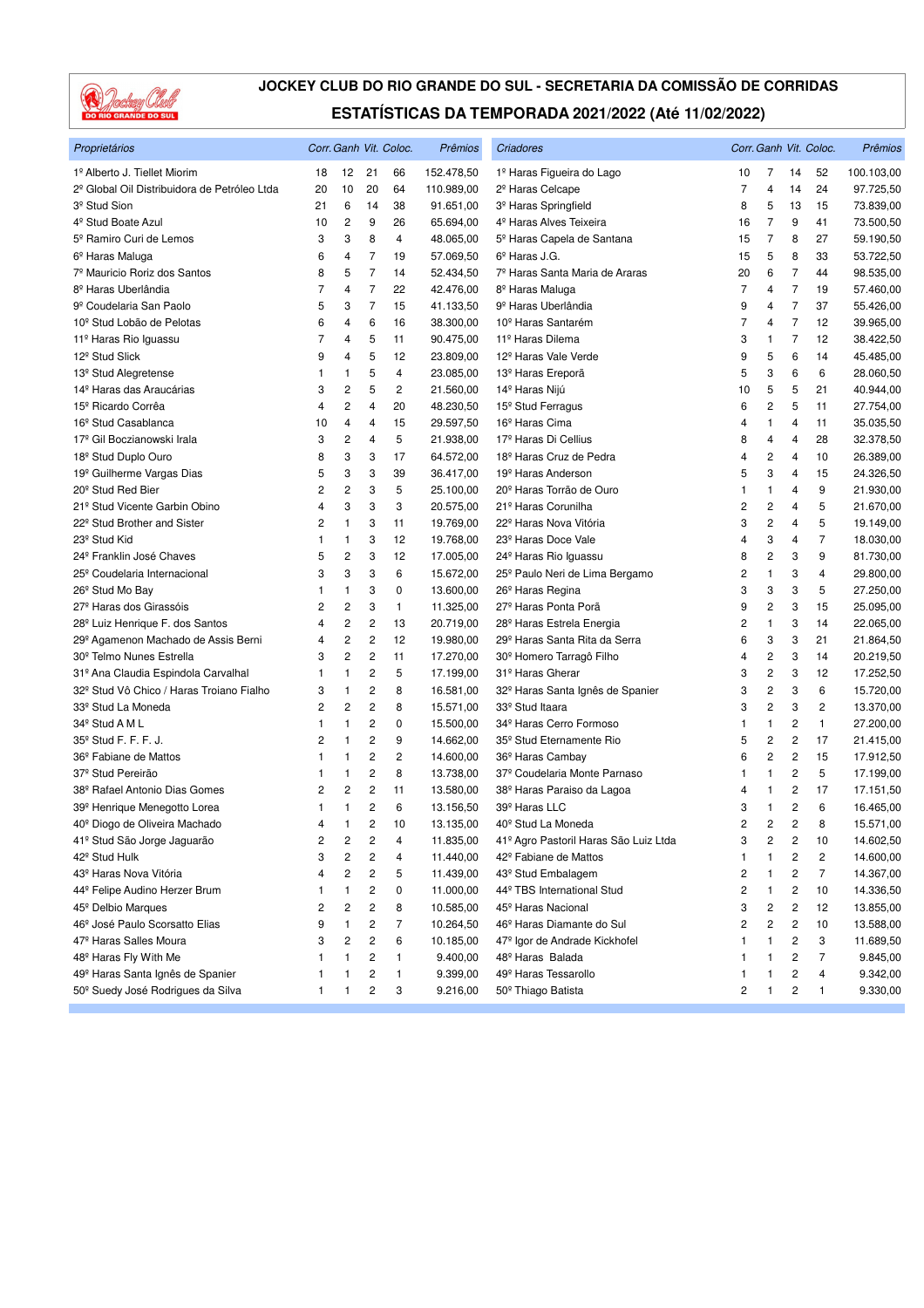

| Criadores (2 anos)                               | Corr. Ganh Vit. Coloc. |          |   |          | Prêmios   | Reprodutores (2 anos)                                |   |          |          | Corr. Ganh Vit. Coloc. | Prêmios   |
|--------------------------------------------------|------------------------|----------|---|----------|-----------|------------------------------------------------------|---|----------|----------|------------------------|-----------|
| 1º Haras Capela de Santana                       | 4                      | 2        | 2 | 3        | 12.720,00 | 1º Wired Bryan-USA(Stormy Atlantic)                  | 6 | Δ        | 4        |                        | 22.790,00 |
| 2 <sup>º</sup> Haras Nijú                        | 4                      | 2        | 2 |          | 12.190,00 | 2 <sup>º</sup> Kentuckian-(Tiznow)                   | 2 |          |          | 0                      | 65.000,00 |
| 3 <sup>º</sup> Haras Rio Iguassu                 |                        |          |   | 0        | 65.000,00 | 3 <sup>º</sup> Adriano-(A.P. Indy)                   |   |          |          |                        | 6.890,00  |
| 4 <sup>º</sup> Haras Santa Maria de Araras       | 3                      |          |   | 2        | 7.420,00  | 4 <sup>°</sup> Quiz Kid-(Forestry)                   |   | $\Omega$ | 0        | 1                      | 19.500,00 |
| 5 <sup>°</sup> Aluizio Merlin Ribeiro            |                        | $\Omega$ | 0 |          | 19.500,00 | 5 <sup>°</sup> Forestry-(Storm Cat)                  |   | $\Omega$ | 0        | 1                      | 13.000,00 |
| 6 <sup>º</sup> Haras Cima                        |                        | 0        | 0 |          | 13.000,00 | 6 <sup>°</sup> Tiger Heart-(Scatmandu)               | 2 | 0        | 0        | 1                      | 6.500,00  |
| 7º Haras Free Way                                |                        | 0        | 0 | 1        | 6.500,00  | 7º Billion Dollar-(Put It Back)                      | 3 | 0        | 0        | 2                      | 4.310,00  |
| 8 <sup>º</sup> Haras Alves Teixeira              | 3                      | $\Omega$ | 0 | 1        | 3.250,00  | 8 <sup>°</sup> Embaixador Inglês-SP(First American)  |   | 0        | 0        | 3                      | 2.915,00  |
| 9º Haras Paraiso da Lagoa                        |                        | 0        | 0 | 3        | 2.915,00  | 9 <sup>º</sup> Tokay-(Wild Event)                    | 2 | 0        | 0        | 3                      | 2.120,00  |
| 10 <sup>º</sup> Homero Tarragô Filho             |                        | 0        | 0 | 2        | 2.120,00  | 10 <sup>°</sup> La Fúria Negra-PR(Mensageiro Alado)  |   | 0        | 0        | 2                      | 2.120,00  |
| 11º Haras Vale Verde                             | 2                      | $\Omega$ | 0 | 2        | 1.855,00  | 11º Victory Is Ours-(Northern Afleet)                | 2 | $\Omega$ | 0        | 2                      | 1.855,00  |
| 12 <sup>º</sup> Eládio Mavignier Benevides       |                        | 0        | 0 |          | 1.060,00  | 12 <sup>º</sup> Goldikovic-(Galileo)                 | 2 | 0        | 0        | 1                      | 1.060,00  |
| 12 <sup>º</sup> Haras Gherar                     |                        | 0        | 0 |          | 1.060,00  | 12 <sup>°</sup> West By East-(Blade Prospector)      |   | 0        | 0        | 1                      | 1.060,00  |
| 12 <sup>º</sup> Haras Santa Tereza do Bom Retiro |                        | 0        | 0 |          | 1.060,00  | 14 <sup>°</sup> Emcee-(Unbridled'S Song)             | 2 | 0        | 0        | 1                      | 530,00    |
| 15 <sup>°</sup> Haras das Araucárias             |                        | $\Omega$ | 0 |          | 530,00    | 14 <sup>º</sup> Redattore-(Roi Normand)              |   | $\Omega$ | 0        | 1                      | 530,00    |
| 16 <sup>°</sup> Stud Globo                       |                        | 0        | 0 |          | 265,00    | 16 <sup>°</sup> Alcorano-(Public Purse)              |   | 0        | 0        |                        | 265,00    |
| 17 <sup>º</sup> Stud Villas de Aquiar            |                        | $\Omega$ | 0 | 0        | 0,00      | 17º Courtier-(Pioneerof The Nile)                    |   | $\Omega$ | $\Omega$ | 0                      | 0,00      |
| 17 <sup>º</sup> Haras Palmerini                  | 2                      | $\Omega$ | 0 | 0        | 0,00      | 17 <sup>º</sup> Koller-ARG(Orpen)                    | 2 | $\Omega$ | 0        | $\Omega$               | 0,00      |
| 17 <sup>º</sup> Haras Charmville                 |                        | 0        | 0 | 0        | 0,00      | 17º Joe Owen-RS(Christine'S Outlaw)                  |   | 0        | 0        | 0                      | 0,00      |
| 17 <sup>º</sup> Haras América do Sul             |                        | $\Omega$ | 0 | 0        | 0,00      | 17º Taludo-(Music Prospector)                        |   | $\Omega$ | 0        | 0                      | 0,00      |
| 17 <sup>º</sup> Haras Santa Rita da Serra        |                        | 0        | 0 | 0        | 0,00      | 17º Salto-(Pivotal)                                  | 2 | $\Omega$ | 0        | $\Omega$               | 0,00      |
| 17 <sup>º</sup> Haras Ereporã                    | 2                      | 0        | 0 | 0        | 0,00      | 17 <sup>°</sup> Save The Tiger-ARG(Giant'S Causeway) | 1 | $\Omega$ | $\Omega$ | 0                      | 0,00      |
| 17 <sup>º</sup> Haras Campestre                  |                        | 0        | 0 | $\Omega$ | 0,00      |                                                      |   |          |          |                        |           |
| 17 <sup>º</sup> Haras Cambay                     |                        | 0        | 0 | $\Omega$ | 0,00      |                                                      |   |          |          |                        |           |